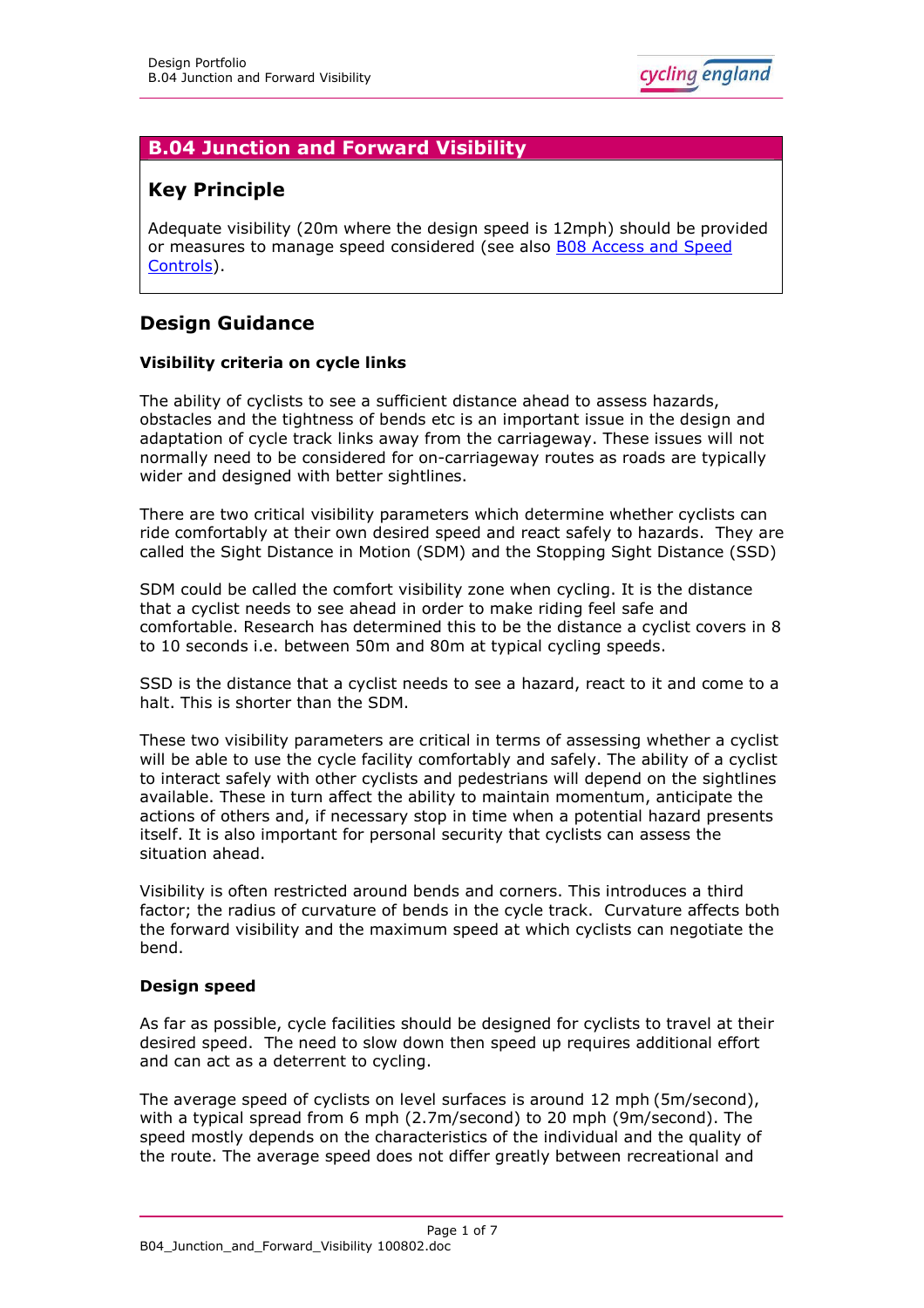utility cyclists, ranging from 11 mph to 12.5 mph. Cyclist speeds on unsurfaced cycle tracks may be lower with an average speed of 9 mph.

A design speed of 20 mph should be used as the standard for assessing the suitability and safety of routes and designs for cycling. This allows nearly all cyclists to travel at their own preferred speed and allows a margin of safety for most cyclists. This is especially important where cyclists are to be encouraged to make longer journeys, such as on routes for commuting or into town centres.

However, the design speed depends on the nature of the cycle route. It may, for example, be desirable to encourage lower speeds where cyclists share a route with pedestrians. In these circumstances, a lower design speed of 15 mph can be applied, but it should be recognised these may be less attractive and comfortable to commuter cyclists. For access routes, such as those linking cycle tracks to the heads of culs de sac 12 mph is acceptable. On downhill gradients, a higher design speed should be used for safety reasons.

# **Pedestrian – cyclist conflict**

The potential for cyclist-pedestrian conflict is an important issue. However, it is neither appropriate nor effective to attempt to reduce cyclist speeds by restricting forward visibility through the deliberate use of tight radii. In a study of cycle track interactions, the speed of cyclists was important in perceived conflict, but poor environmental conditions that reduced sight lines and visibility was the most important factor in increasing conflict. Where there is a potential for conflict, it is more appropriate to widen the track or, in exceptional circumstances, introduce other measures to slow down cyclists, such as humps or rumble surfaces.

# **Forward visibility parameters and stopping distances**

The chart below gives minimum values for sight distance in motion, the stopping sight distance, and the radius of curvature for a level bitmac surface. Designers will need to ensure that any specific factors, such as gradient or surface, are taken into account when using these figures. For a given design speed, the SSD is lower than the SDM. Therefore, if the SDM can be achieved, making the alignment comfortable for cyclists, the SSD which governs the safety of the route is automatically achieved.

| Type of route                      | Design<br>speed | Sight<br>Distance in<br>Motion <sup>+</sup> | Stopping<br>Sight<br>$Distance**$ | Min. Radius<br>of curve |  |
|------------------------------------|-----------------|---------------------------------------------|-----------------------------------|-------------------------|--|
| Commuter or long<br>distance route | 20mph           | 70-85m                                      | >30m                              | 25m                     |  |
| Distributor or<br>unsurfaced route | 15mph           | 55-70m                                      | >20m                              | 20 <sub>m</sub>         |  |
| Local access route                 | 12mph           | 45-55m                                      | >15m                              | 15 <sub>m</sub>         |  |

# *Forward visibility Parameters*

Notes:

<sup>+</sup>The comfort factor provided by forward visibility varies with individuals and the higher figures should be applied to routes on which less confident cyclists are to be encouraged. The designer should always try to provide an adequate SDM.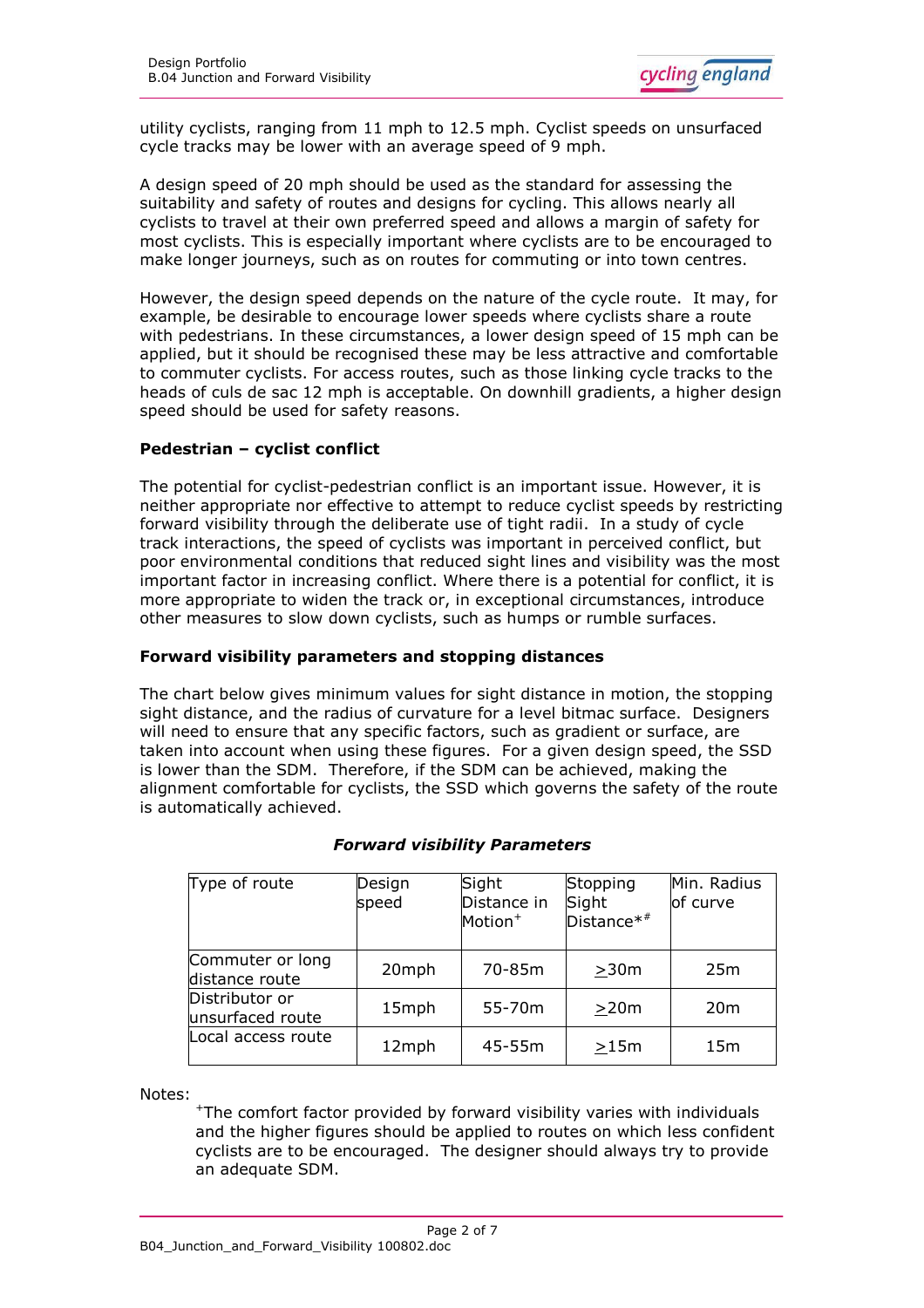\*Actual stopping distances are dependent on a number of factors. The distance required to bring a bicycle to a full controlled stop is a function of the initial speed of the bicycle, the cyclist's perception and brake reaction time, the coefficient of friction between the tyres and the track surface, and the braking ability of the bicycle. These figures should be regarded as minima.

# In environments which are engineered to ensure slower speeds for all traffic , such as new developments, lower values for all traffic may.

The cycle track surface should have adequate skidding resistance when wet and be well drained, especially around curves. Some surfaces such as loose gravel or chippings reduce the ability to brake and increase the risk of skidding. Actual values have not been determined by research, but it is estimated that minimum stopping distances should be increased by around 50% for unsurfaced tracks.

# **Safety**

As cyclists lean into a bend, the dynamic envelope can extend over the inner edge of the cycle track. This should be borne in mind when considering the location of poles, fences or any other vertical obstructions on the inside of bends.

Cycle tracks should have a crossfall of between 2.5% and 3% to ensure there is adequate drainage. Falls below this range may not drain the track properly and those exceeding it can be uncomfortable for some pedestrians and people in wheelchairs. Excessive crossfall can also create difficulties for cyclists in icy conditions. On straight sections, the track should ideally fall to either side from the centre. On bends, the track should always fall from the outer edge towards the inside of the curve. Additional superelevation to assist cyclists to manoeuvre around bends is generally unnecessary. On no account should the track fall to the outside of a bend (negative camber).

The presence of leaves, standing water or ice, other surface defects, gratings or slippery road markings can make curves and corners difficult for cyclists to negotiate. These hazards should be addressed through a suitable maintenance regime (see also [C06 Maintenance\)](http://www.cyclingengland.co.uk/docs/C06_Maintenance.pdf) and proper initial design.

Designers should always ensure that obstacles in the cycle track are either removed or made more visible through the use of reflective material, or paint in high visibility colours. Routes likely to be used during the hours of darkness should therefore be audited during both day and nightime to identify any potential hazards.

#### **Downhill gradients**

The effect of gradient on cycle speed should always be considered (see also [C09](http://www.cyclingengland.co.uk/docs/C09_Gradients.pdf) [Gradients\)](http://www.cyclingengland.co.uk/docs/C09_Gradients.pdf). Downhill gradients can significantly increase cycle speed and at the same time reduce the ability of a cyclist to stop. For every 1% increase in downhill gradient, cycle speed is likely to increase by just over 1 mph. In addition, cyclists will tend to allow their speed to increase on downhill gradients to minimise the effort required after they have passed the downhill section. The design of curves on downhill slopes and at the bottom of hills need special care if potential safety hazards are not to be introduced.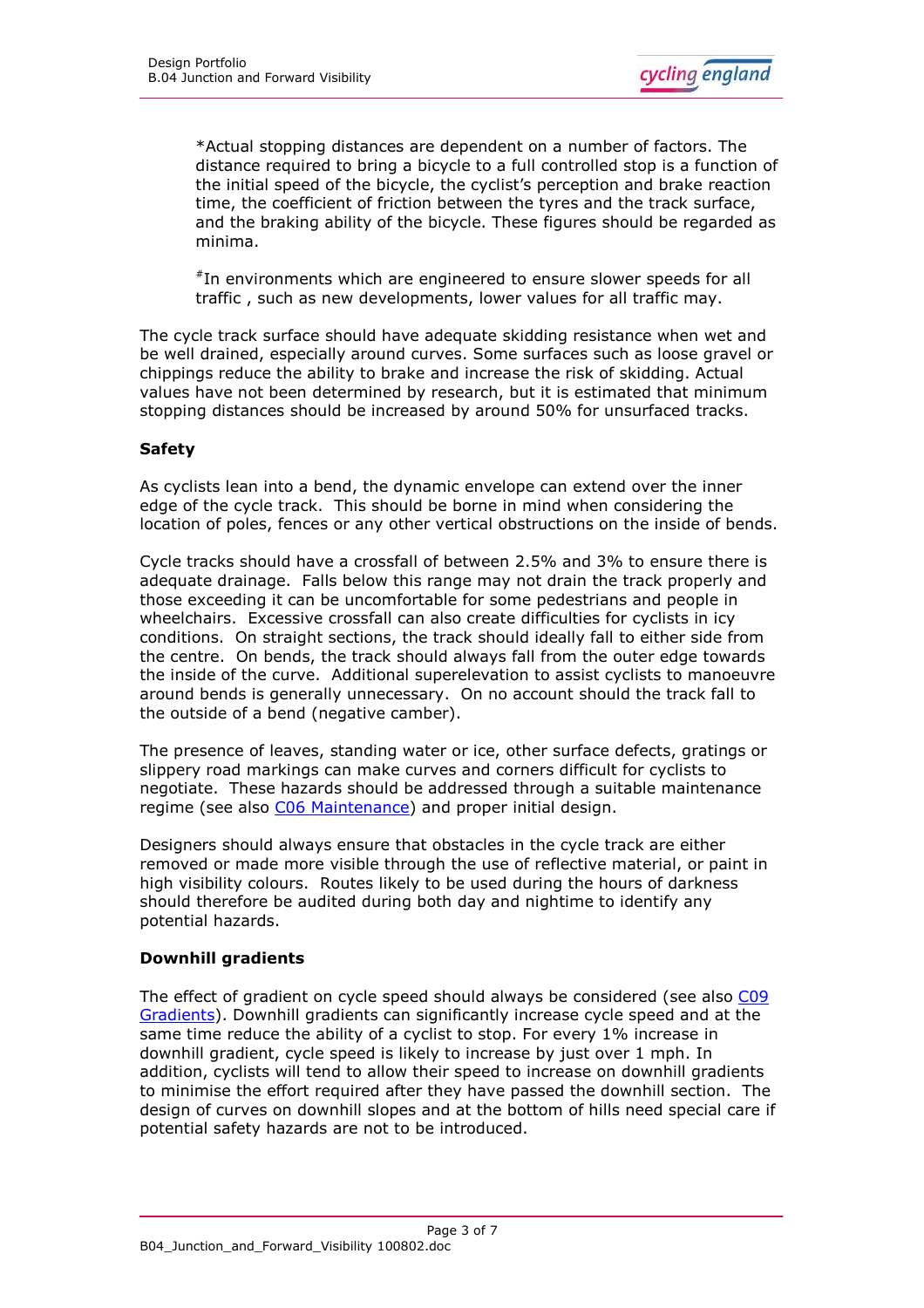

#### **Personal security issues**

Visibility has an impact on personal security. The ability to scan ahead for possible danger is important, especially on cycle tracks. Landscaping and planting should not impede passive surveillance from surrounding properties, nor create hiding places close to a path. A mown verge of at least 0.5m, preferably 1m, should be provided on each side. Planting near the track should normally be kept below 800mm height; any vegetation likely to grow higher should be set back.

#### **Site restrictions**

There will be cases where physical constraints mean that it is not possible to meet visibility standards. Retrofitting a crucial cycle link can often have an important impact on the overall cycle network and may mean that a low cyclist speed and poor visibility parameters have to be accepted with cyclists' speed controlled by physical means if necessary.

However, this should not be used as an excuse for implementing sub-standard routes in general. Every effort should be made to ensure that all cycle routes are properly designed, especially in respect of the requirements for forward visibility. Routes which fall significantly below the standard required for a design speed of 20mph are likely to deter commuter cyclists and those making longer journeys from using them.

#### **Visibility criteria at road junctions and crossings** (see also **[A14 Corner Radii](http://www.cyclingengland.co.uk/docs/A14_Corner_Radii.pdf)** and [B03 Road Crossings](http://www.cyclingengland.co.uk/docs/B03_Road_Crossings_Mid_Link.pdf) – Mid-link)

Cyclists wishing to join or cross a major road need to be able to see, and be seen by, approaching traffic. A visibility splay is required to facilitate this. The splay is defined by the 'x' and 'y' distances as set out in TD 42/95 of the Design Manual for Roads and Bridges. The 'x' and 'y' distances are defined by the diagram below (x is measured along the centreline of the minor arm). The minimum preferred 'x' distance for a cyclist is 4m with an acceptable minimum value of 2.5m.

Where a cycle track meets a road on which speeds are at or below 20 mph, the 'x' distance may be reduced to 2.0m\*. When a cyclist is stationary waiting to join or cross the carriageway the actual 'x' distance will, in effect, be 1m back from the channel line. However, a greater 'x' distance will allow cyclists more time to make their decision whether or not to stop on approaching a 'give-way' situation (see Moving 'x' and 'y' distance below).

\*Note that in this case, 20mph is the actual speed not the design speed many 20 mph zones are created using signs only and these may not be enough to ensure motorists comply with the speed limit. In situations like this, 30 mph standards will be more appropriate.

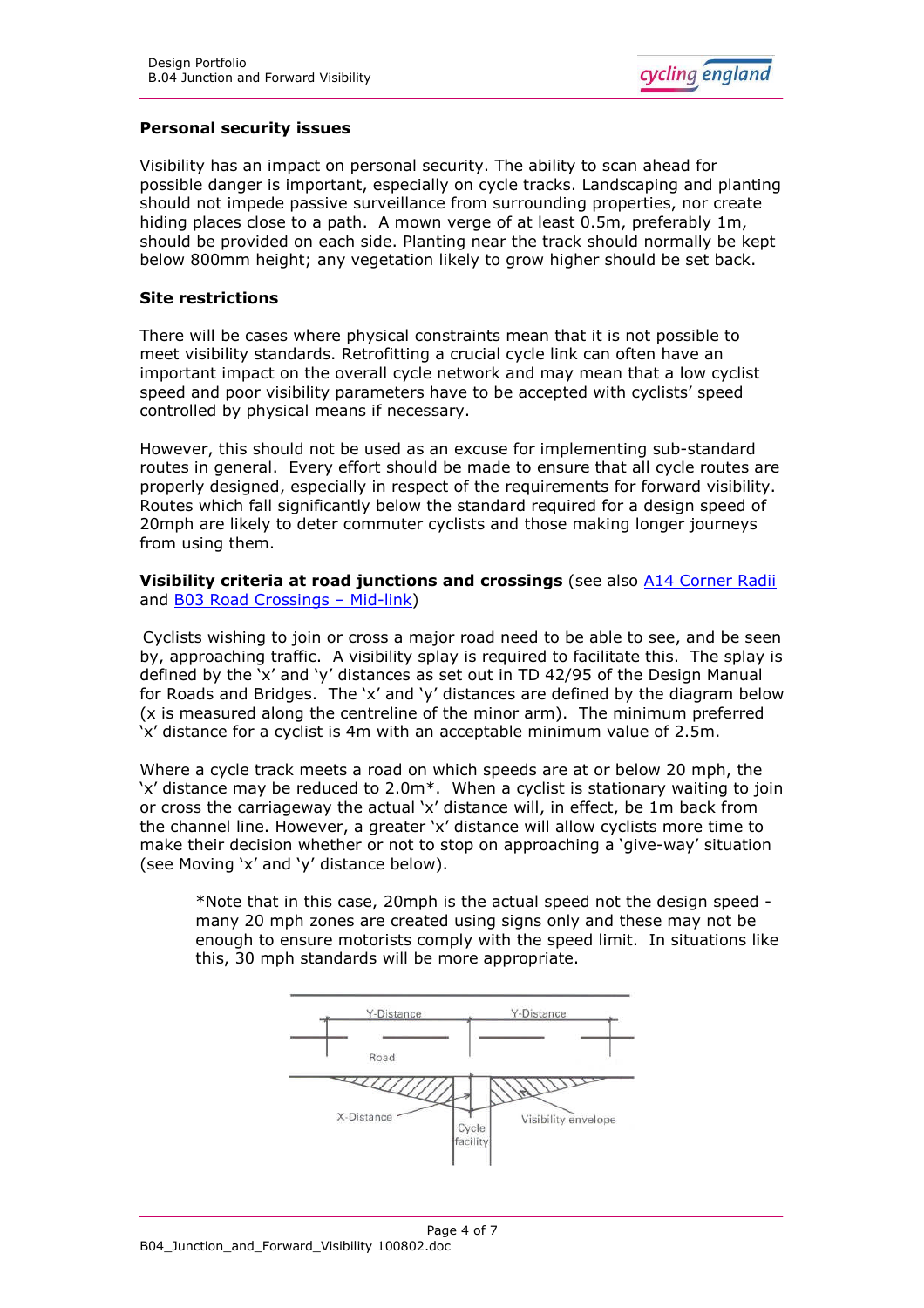

| Design speed of major road (mph) | $20*$ | 31 | 37.5 | 43.5 | 53   | 62  |
|----------------------------------|-------|----|------|------|------|-----|
| Design speed of major road (kph) |       | 50 | 60   |      |      | 100 |
| 'y' distance (m)                 |       |    | 90   | 120  | l 60 | 215 |

# *Visibility splays for priority junctions and crossings*

\* Actual speed (20mph column) is not covered in TD 42/95 see Manual for Streets

If these guidelines are being used to design for a track with a large proportion of young cyclists the designer may wish to provide a facility to a higher standard. For example, if a cycle track is used by school children, and it meets the carriageway on the inside of a bend, it may justify an increase in the 'y' distance, or measures could be introduced to reduce the speed of approaching vehicles. Consideration could also be given to installing a controlled crossing.

Note: Manual for streets recommends that, for the design of new 'streets' which are laid out to ensure low speeds, the 'y' distance should equal the stopping sight distance (SSD) recommended within that document, see panel above.

# **Moving X and Y distance**

Cyclists will do their best not to lose momentum at junctions and crossing points. If there are no immediate gaps in the traffic, they will tend to slow down on the approach. This gives an increased chance of a gap appearing which they can slot into without stopping. For this reason, cyclists will benefit from being able to look at approaching traffic from a point further back from the carriageway edge.

To allow this, the visibility splay needs to be increased using moving X and Y distances. A balance will need to be struck between the extra convenience for cyclists against the amount of vegetation removal necessary.

The moving X and Y distances are related to the speed of traffic on both the major and minor arms. These figures are given in the table below. The table allows for cyclists to cross the junction on the major arm. Note that the traffic speeds on the major arm are 85th percentile values. Values above 40mph are not given because cyclists are less likely to be able to make a decision to proceed safely at higher speeds.

| Cycle route design<br>speed |                               | 85th %ile speed on major arm |                 |                  |  |
|-----------------------------|-------------------------------|------------------------------|-----------------|------------------|--|
|                             | Moving X distance<br>$(SSD)*$ | 20mph                        | 30mph           | 40mph            |  |
|                             |                               | Moving Y distance            |                 |                  |  |
| 20 mph $(8.3m/s)$           | 40m                           | 65 <sub>m</sub>              | 105m            | 150 <sub>m</sub> |  |
| 15 mph $(6.9m/s)$           | 30 <sub>m</sub>               | 55m                          | 90 <sub>m</sub> | 130m             |  |
| 12 mph $(5.5m/s)$           | 20 <sub>m</sub>               | 50 <sub>m</sub>              | 80 <sub>m</sub> | 110m             |  |

# *Visibility parameters for cyclists approaching a junction*

\*This Table is based on SSDs which are more conservative than used elsewhere in this guidance. The moving Y distances are therefore similarly conservative.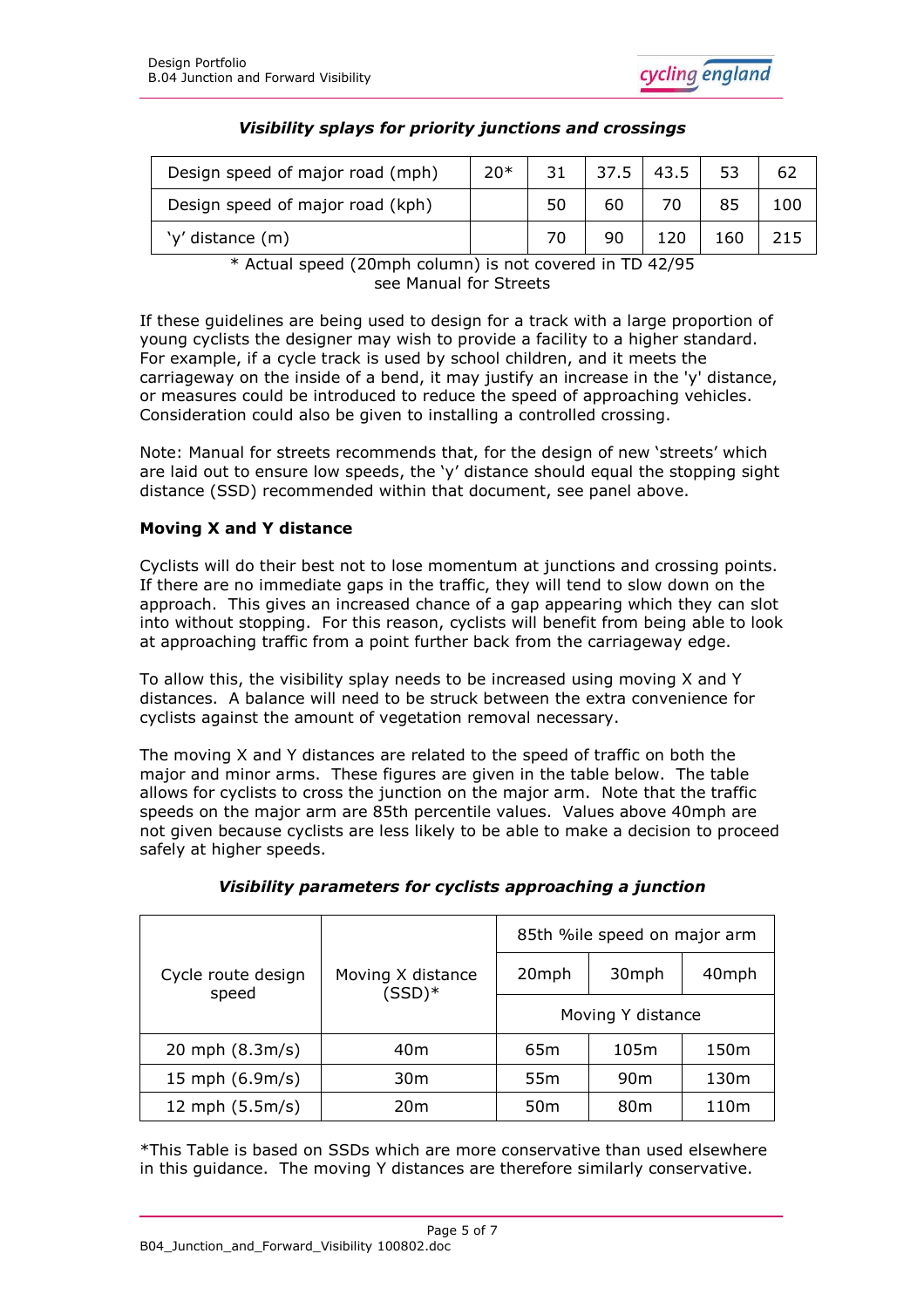As an example, at 20m from the junction, a cyclist travelling at 12 mph will need to be able to see 50m along a 20mph main road (both ways if the cyclist is crossing both streams of traffic). Given this level of visibility, the cyclist can safely decide whether to stop or continue at 12 mph to cross the junction. Such standards are particularly useful where cyclists do not have priority.

Traffic calming on the main road can give cyclists more certainty of the approach speeds of vehicles. Build outs into the main carriageway where the cycle track joins it can be used to improve visibility and shorten crossing times. They can also prevent vehicles parking and obstructing the cycle track. Care should be taken that they do not introduce pinch points for cyclists on the main carriageway.

**Junctions between cycle facilities** (see also [A14 Corner Radii](http://www.cyclingengland.co.uk/docs/A14_Corner_Radii.pdf)**,** [B07 Cycle Track](http://www.cyclingengland.co.uk/docs/B07_Cycle_Track_Junctions.pdf) [Junctions](http://www.cyclingengland.co.uk/docs/B07_Cycle_Track_Junctions.pdf) and [B08 Access and Speed Controls](http://www.cyclingengland.co.uk/docs/B08_Access_and_Speed_Controls.pdf)**)**

Where two cycle tracks cross, the moving X and Y distances are the same (the X distance on one arm equates to the Y distance on the other). If the design speed is 20mph, a value of 40m can be used for the X and Y distances. As noted in the table above, 40m is greater than the SSD of 30m generally used in this guidance but increasing it to 40m gives cyclists in potential conflict the opportunity for one of them to give way.

Connections within the off-carriageway local network should have a radius of > 10m for a design speed of 12 mph. For the main network cycle routes should have a radius of  $\geq$  20m for a design speed of 20mph.

# **Publications**

LTN 2/08 *[Cycle Infrastructure Design](http://www.dft.gov.uk/pgr/roads/tpm/ltnotes/ltn208.pdf)* DfT 2008

*[Design manual for bicycle traffic](http://www.crow.nl/nl/Publicaties/publicatiedetail?code=REC25)* CROW 2007

*[Manual for Streets](http://www.dft.gov.uk/pgr/sustainable/manforstreets/)* DfT, Communities & Local Government 2007

TAL 7/91 *[20 mph Speed Limit Zones](http://www.dft.gov.uk/adobepdf/165240/244921/244924/TAL_7-91)* DfT 1991

*London Cycling Design Standards – [A guide to the design of a better cycling](http://www.tfl.gov.uk/businessandpartners/publications/2766.aspx) [environment](http://www.tfl.gov.uk/businessandpartners/publications/2766.aspx)* (Sections 3.4, 3.5, and 3.6) TfL 2005

*Lancashire - The Cyclists' County* ([part 1,](http://www.lancashire.gov.uk/corporate/web/viewdoc.asp?id=47083) [part 2\)](http://www.lancashire.gov.uk/corporate/web/viewdoc.asp?id=47084) – creating pleasant road conditions Lancashire County Council, 2005

*[CTC Benchmarking](http://www.ctc.org.uk/benchmarking) –* [Best practice case studies](http://www.ctc.org.uk/DesktopDefault.aspx?TabID=4384)

*Cushioning the Blow? – [the use of speed cushions](http://www.ctc.org.uk/resources/Campaigns/CycleDigest33.pdf#search=%22site%3Awww.ctc.org.uk%20speed%20cushions%22)* (pdf - 743kb) CTC Cycle Digest, Issue 33 2002

# **Other references**

*National Cycle Network – [Guidelines and Practical details,](http://www.sustrans.org.uk/resources/design-and-construction/technical-guidelines) Issue* 2 Sustrans 1997

*Cycle Friendly Infrastructure - [Guidelines for Planning and Design](http://www.ciht.org.uk/en/publications/technical-guidelines.cfm/cycle-friendly-infrastructure-1996)* Bicycle Association et al 1996